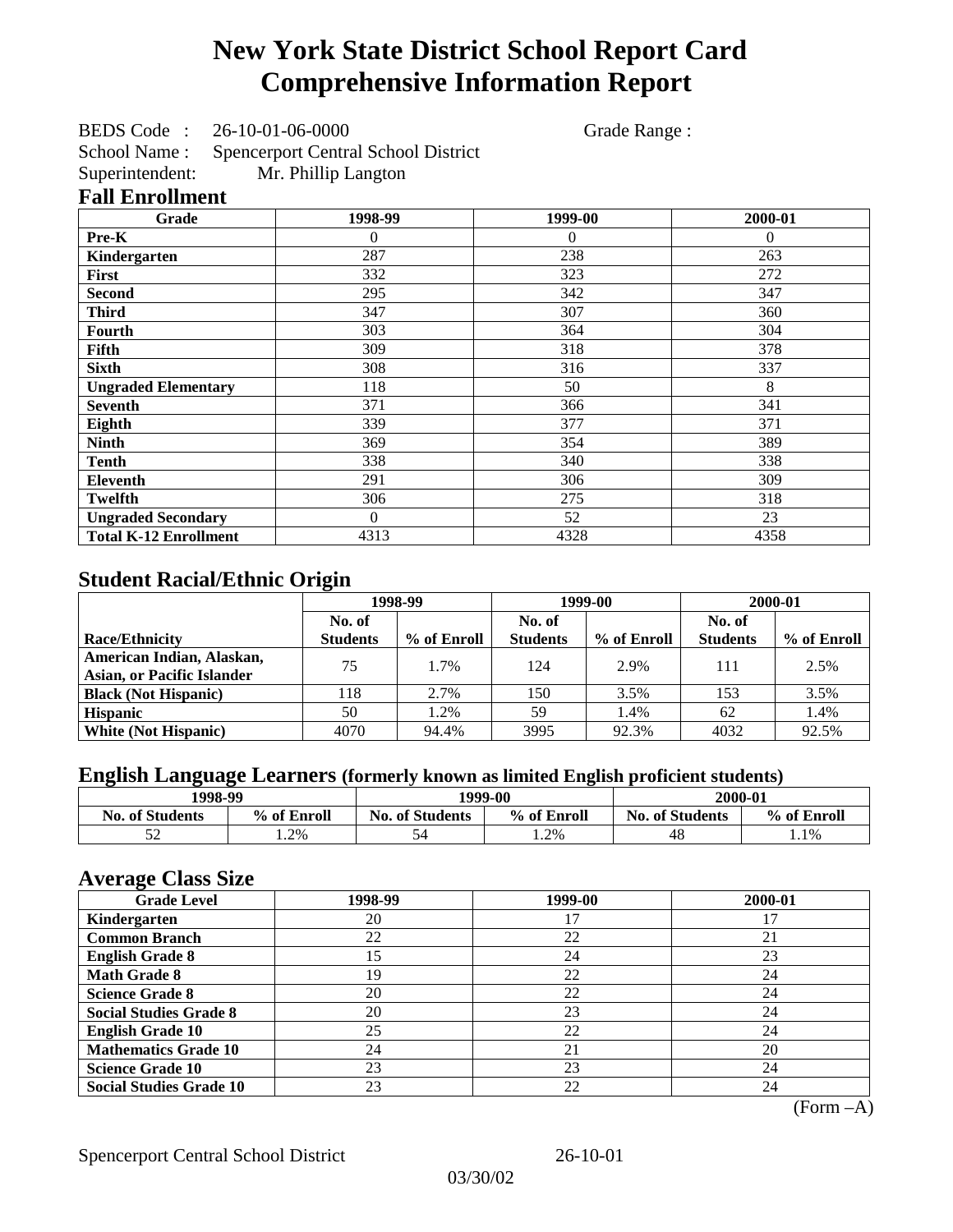## **District Need to Resource Capacity Category**

| <b>N/RC Category</b> | <b>Description</b>                                                  |
|----------------------|---------------------------------------------------------------------|
|                      | This is a school district with average student needs in relation to |
|                      | district resource capacity.                                         |

### **Similar School Group and Description**

| <b>Similar School Group</b> | <b>Description</b> |
|-----------------------------|--------------------|
| <b>NA</b>                   | <b>NA</b>          |
|                             |                    |

**All schools within the same N/RC category are divided into three similar groups defined by the percentage of students in the school who are eligible for the free lunch program and/or who are English Language Learners (formerly known as Limited English proficient).**

## **Attendance and Suspension**

|                               | 1997-98         |         |                 | 1998-99 | 1999-00         |         |
|-------------------------------|-----------------|---------|-----------------|---------|-----------------|---------|
|                               | No. of          | $%$ of  | No. of          | $%$ of  | No. of          | $%$ of  |
|                               | <b>Students</b> | Enroll. | <b>Students</b> | Enroll. | <b>Students</b> | Enroll. |
| <b>Annual Attendance Rate</b> |                 | 96.3%   |                 | 96.3%   |                 | 96.5%   |
| <b>Student Suspensions</b>    | 57ء             | 3.7%    | 165             | 3.8%    | !36             | 3.1%    |

### **Student Socioeconomic and Stability Indicators (Percent of Enrollment)**

|                          | 1998-99   | 1999-00   | 2000-01   |
|--------------------------|-----------|-----------|-----------|
| <b>Free Lunch</b>        | 7.7%      | 7.3%      | 6.8%      |
| <b>Reduced Lunch</b>     | 5.0%      | 5.5%      | 5.7%      |
| <b>Public Assistance</b> | N/A       | N/A       | N/A       |
| <b>Student Stability</b> | <b>NA</b> | <b>NA</b> | <b>NA</b> |

### **Staff Counts**

| <b>Staff</b>                            | 2000-01 |
|-----------------------------------------|---------|
| <b>Total Teachers</b>                   | 337     |
| <b>Total Other Professional Staff</b>   | 45      |
| <b>Total Paraprofessionals</b>          | 120     |
| <b>Teaching out of Certification *</b>  | 14      |
| <b>Teachers with Temporary Licenses</b> |         |

\*Teaching out of certification more than on an incidental basis.

(Form –B)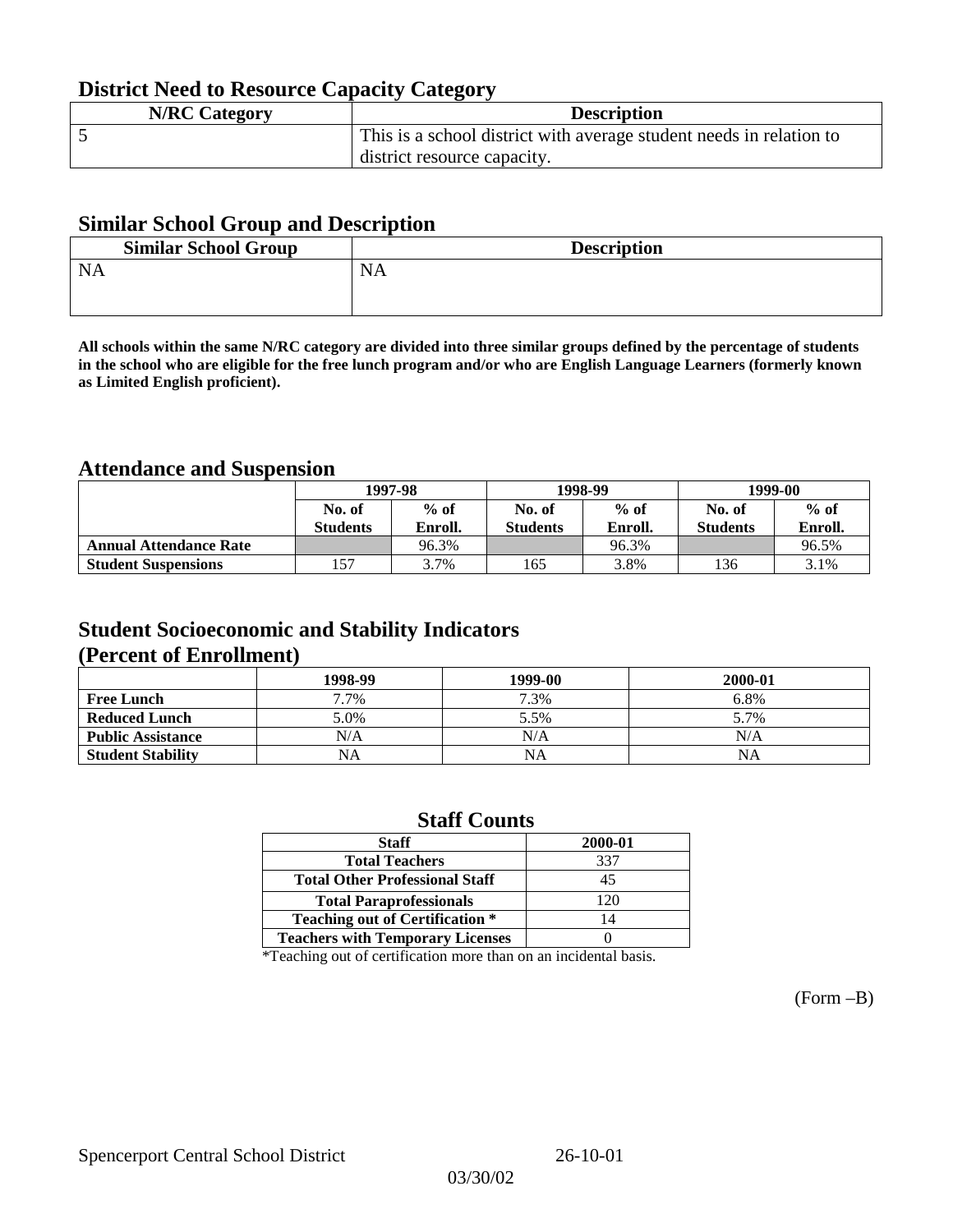## **High School Graduates and Dropouts**

|                           | 1998-99                           |                                                    |                           | 1999-00                           |                                                    |                                  | 2000-01                           |                                                    |
|---------------------------|-----------------------------------|----------------------------------------------------|---------------------------|-----------------------------------|----------------------------------------------------|----------------------------------|-----------------------------------|----------------------------------------------------|
| <b>Total</b><br>Graduates | <b>Regents</b><br><b>Diplomas</b> | $\frac{0}{0}$<br><b>Regents</b><br><b>Diplomas</b> | Total<br><b>Graduates</b> | <b>Regents</b><br><b>Diplomas</b> | $\frac{6}{6}$<br><b>Regents</b><br><b>Diplomas</b> | <b>Total</b><br><b>Graduates</b> | <b>Regents</b><br><b>Diplomas</b> | $\frac{0}{0}$<br><b>Regents</b><br><b>Diplomas</b> |
| 289                       | 194                               | 67%                                                | 274                       | 190                               | 69%                                                | 306                              | 190                               | 62%                                                |

## **High School Graduates\* Earning Regents Diplomas (All Students)**

## **Distribution of 2000-01 Graduates (All Students)**

|                | To 4-vear<br>College | To 2-year<br>College | <b>To Other Post-</b><br>Secondary | <b>To the Military</b> | <b>Employment</b> | <b>Other</b> |
|----------------|----------------------|----------------------|------------------------------------|------------------------|-------------------|--------------|
| <b>Number</b>  | 143                  | 100                  |                                    |                        |                   |              |
| <b>Percent</b> | 47%                  | 33%                  | 2%                                 | 6%                     | 10%               | 2%           |

### **2000-01 High School Completers with Disabilities**

| Graduates* | <b>Regents</b><br><b>Diplomas</b> | <b>IEP Diplomas</b><br>or Certificates | <b>All 2000-01</b><br>completers |
|------------|-----------------------------------|----------------------------------------|----------------------------------|
| 'a         | b)                                |                                        | $(a+c)$                          |
|            |                                   |                                        | 40                               |

\* Local Diplomas (including local diplomas with Regents endorsements)

### **High School Noncompletion Rates**

| ັ                    | 1998-99         |         |                 | 1999-00 | 2000-01         |         |
|----------------------|-----------------|---------|-----------------|---------|-----------------|---------|
|                      | No. of          | $%$ of  | No. of          | $%$ of  | No. of          | $%$ of  |
|                      | <b>Students</b> | Enroll. | <b>Students</b> | Enroll. | <b>Students</b> | Enroll. |
| Dropped out          | 25              | . .9%   | 19              | . 4%    |                 | 0.9%    |
| Entered GED program* |                 | 0.7%    |                 | 1.1%    | 16              | 1.2%    |

\* The number and percentage of students who entered an alternative program leading to a high school equivalency diploma during each school year.

 $(Form - C)$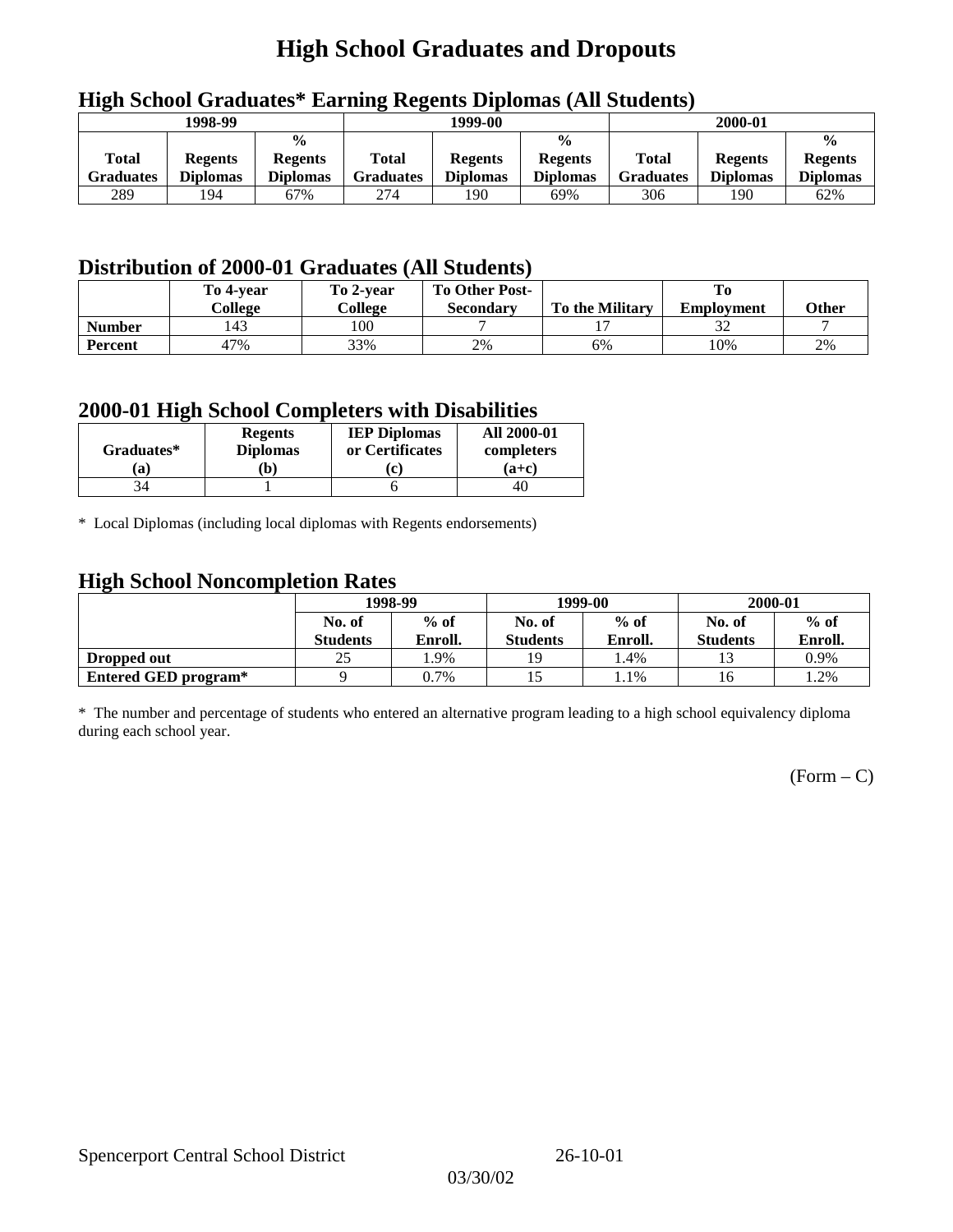## **Second Language Proficiency Examinations**

|                |            | 1998-99   |                   | 1999-00   | 2000-01           |           |  |
|----------------|------------|-----------|-------------------|-----------|-------------------|-----------|--|
| <b>Test</b>    | No. Tested | % Passing | <b>No. Tested</b> | % Passing | <b>No. Tested</b> | % Passing |  |
| French         |            | 97%       | 67                | 96%       | 83                | 98%       |  |
| <b>German</b>  |            | 0%        |                   | 0%        |                   | 0%        |  |
| <b>Italian</b> |            | 0%        |                   | 0%        |                   | 0%        |  |
| Latin          |            | 0%        |                   | 0%        |                   | 0%        |  |
| <b>Spanish</b> | 198        | 98%       | 226               | 95%       | 236               | 98%       |  |

#### **General Education Students**

### **Students with Disabilities**

|                | 1998-99    |           |                   | 1999-00   | 2000-01           |           |  |
|----------------|------------|-----------|-------------------|-----------|-------------------|-----------|--|
| <b>Test</b>    | No. Tested | % Passing | <b>No. Tested</b> | % Passing | <b>No. Tested</b> | % Passing |  |
| French         |            | $0\%$     |                   |           |                   |           |  |
| German         |            | 0%        |                   | 0%        |                   | 0%        |  |
| Italian        |            | 0%        |                   | 0%        |                   | 0%        |  |
| Latin          |            | 0%        |                   | 0%        |                   | 0%        |  |
| <b>Spanish</b> |            | 0%        |                   | 100%      | 20                | 85%       |  |

**School reports contain data for students with disabilities for the 1999-00 and 2000-01 school years only because of changes in data collection procedures; 1998-99 data do not appear. District reports contain data for all students with disabilities enrolled in the district for the 1998-99, 1999-00 and 2000-01 school years.**

 $(Form - D)$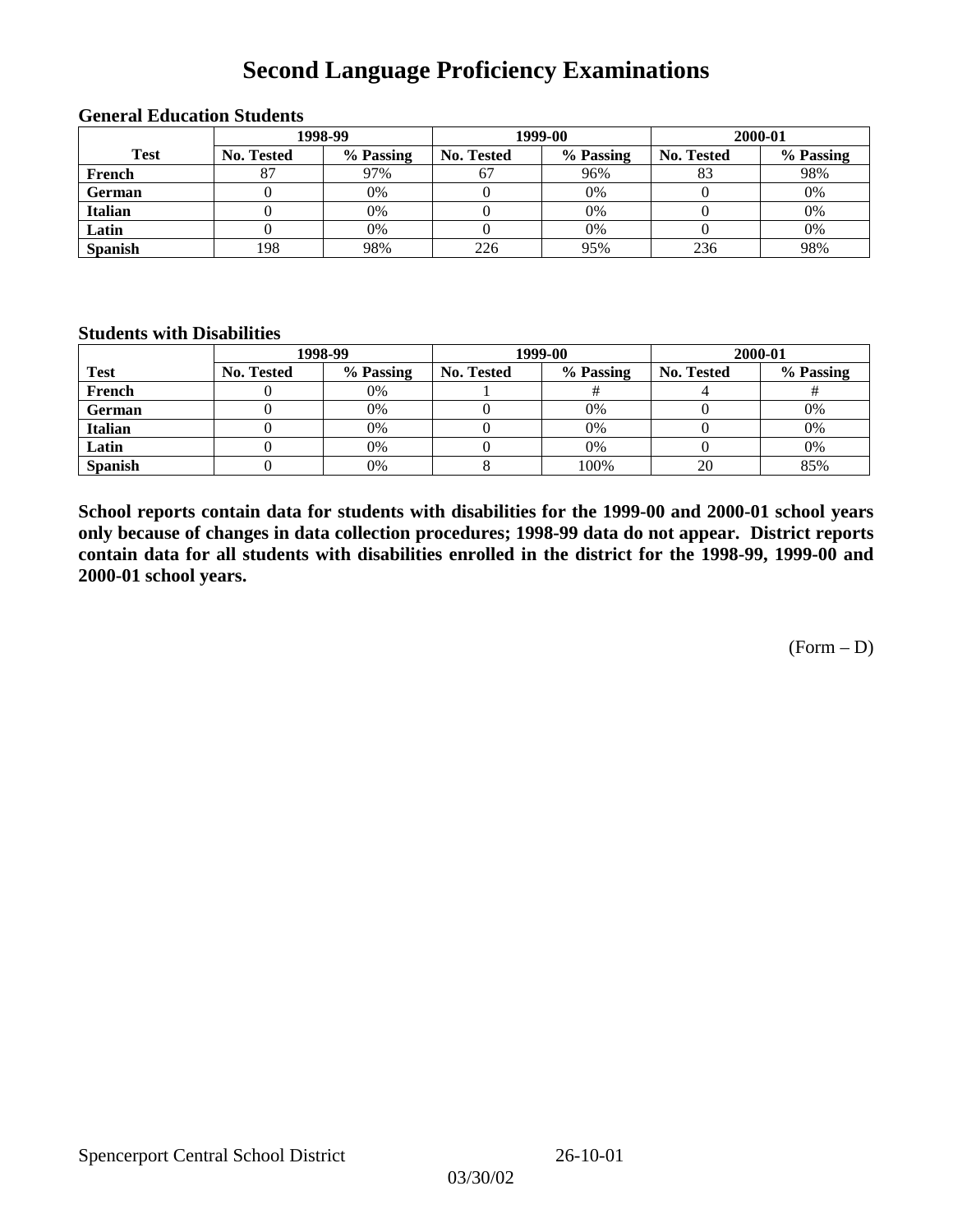## **Regents Competency Tests**

|                       |            | 1998-99   |            | 1999-00   | 2000-01    |           |  |
|-----------------------|------------|-----------|------------|-----------|------------|-----------|--|
| <b>Test</b>           | No. Tested | % Passing | No. Tested | % Passing | No. Tested | % Passing |  |
| <b>Math</b>           |            |           |            |           |            | 100%      |  |
| <b>Science</b>        | 62         | 84%       |            | 80%       |            |           |  |
| <b>Reading</b>        |            | 0%        |            |           |            |           |  |
| Writing               |            | 0%        |            |           |            |           |  |
| <b>Global Studies</b> | 4          | 43%       |            |           |            |           |  |
| US Hist & Gov't.      |            | 50%       | 34         | 82%       |            |           |  |

#### **General Education Students**

### **Students with Disabilities**

|                       |                   | 1998-99   | 1999-00           |           | 2000-01           |           |
|-----------------------|-------------------|-----------|-------------------|-----------|-------------------|-----------|
| <b>Test</b>           | <b>No. Tested</b> | % Passing | <b>No. Tested</b> | % Passing | <b>No. Tested</b> | % Passing |
| <b>Math</b>           |                   | 0%        | 26                | 81%       | 28                | 86%       |
| <b>Science</b>        |                   | 0%        | 34                | 76%       |                   | 17%       |
| <b>Reading</b>        |                   | 0%        | 25                | 80%       |                   | 92%       |
| Writing               |                   | 0%        | 30                | 90%       | 10                | 90%       |
| <b>Global Studies</b> |                   | 0%        | 32                | 28%       | 21                | 57%       |
| US Hist & Gov't.      |                   | 0%        | 29                | 69%       |                   | 67%       |

**School reports contain data for students with disabilities for the 1999-00 and 2000-01 school years only because of changes in data collection procedures; 1998-99 data do not appear. District reports contain data for all students with disabilities enrolled in the district for the 1998-99, 1999-00 and 2000-01 school years.**

(Form –E)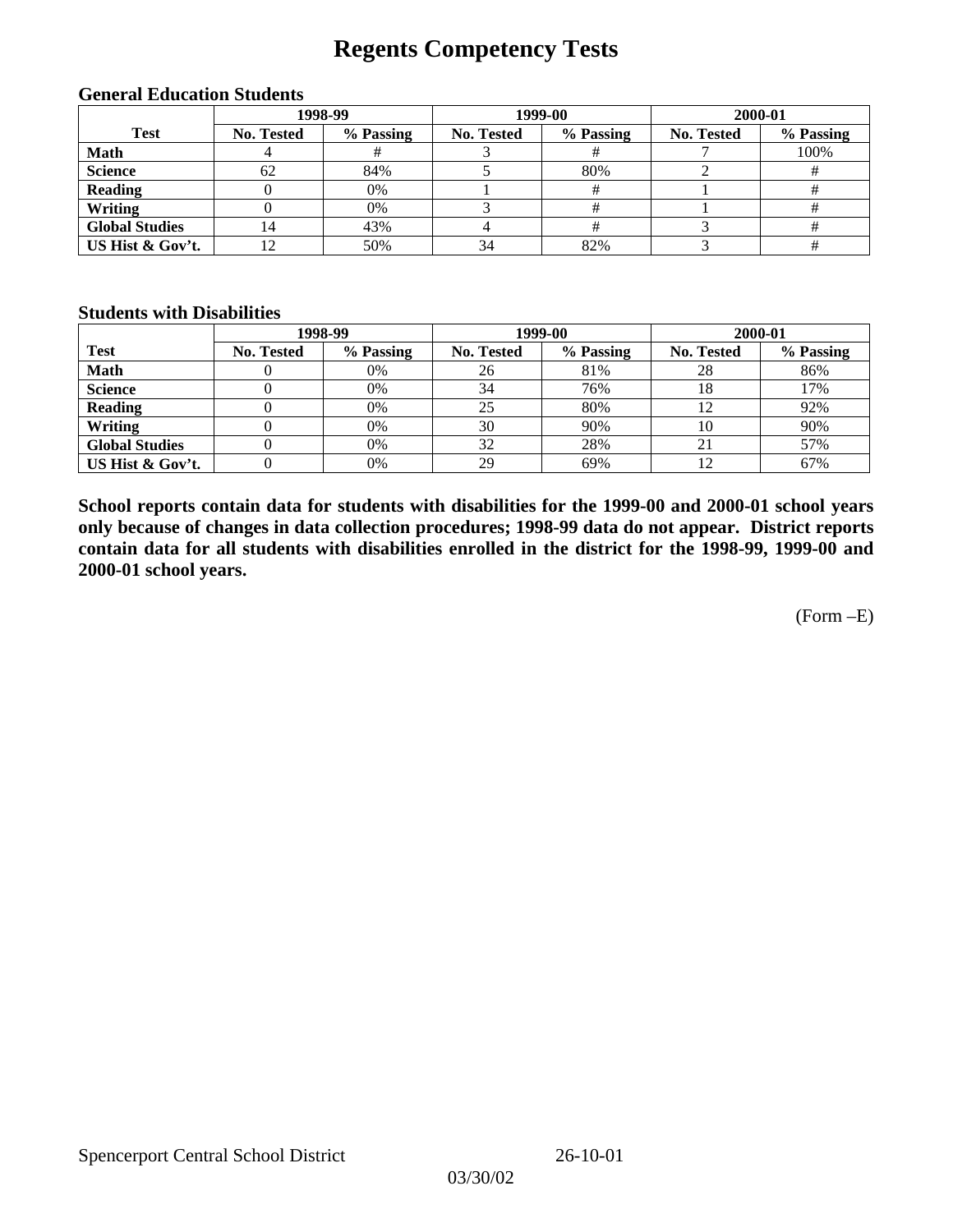|                                                             | <b>All Students</b> |                                                        |              | <b>Students with Disabilities</b> |                           |                 |  |  |  |
|-------------------------------------------------------------|---------------------|--------------------------------------------------------|--------------|-----------------------------------|---------------------------|-----------------|--|--|--|
|                                                             | 1999                | 2000                                                   | 2001         | 1999                              | 2000                      | 2001            |  |  |  |
|                                                             |                     | <b>Comprehensive English</b>                           |              |                                   |                           |                 |  |  |  |
| Number Tested                                               | 285                 | 323                                                    | 290          | 18                                | 42                        | 33              |  |  |  |
| Number scoring 55 to 100                                    | 263                 | 308                                                    | 278          | 8                                 | $\overline{33}$           | $\overline{23}$ |  |  |  |
| Number scoring 65 to 100                                    | 218                 | 277                                                    | 266          | $\overline{1}$                    | $\overline{17}$           | $\overline{18}$ |  |  |  |
| Number scoring 85 to 100                                    | 54                  | 54                                                     | 105          | $\theta$                          | $\Omega$                  | $\Omega$        |  |  |  |
| Percentage of Tested Scoring 55-100                         | 92%                 | 95%                                                    | 96%          | 44%                               | 79%                       | 70%             |  |  |  |
| Percentage of Tested Scoring 65-100                         | 76%                 | 86%                                                    | 92%          | 6%                                | 40%                       | 55%             |  |  |  |
| Percentage of Tested Scoring 85-100                         | 19%                 | 17%                                                    | 36%          | 0%                                | $0\%$                     | $0\%$           |  |  |  |
|                                                             |                     | Math I                                                 |              |                                   |                           |                 |  |  |  |
| Number Tested<br>382<br>65<br>22<br>40<br>14<br>13          |                     |                                                        |              |                                   |                           |                 |  |  |  |
| Number scoring 55 to 100                                    | 304                 | $\overline{52}$                                        | 10           | 11                                | $\mathbf{Q}$              | $\overline{3}$  |  |  |  |
| Number scoring 65 to 100                                    | 269                 | 43                                                     | 6            | 5                                 | 6                         | $\mathbf{1}$    |  |  |  |
| Number scoring 85 to 100                                    | 159                 | $\overline{10}$                                        | $\mathbf{1}$ | $\overline{0}$                    | $\overline{0}$            | $\overline{0}$  |  |  |  |
| Percentage of Tested Scoring 55-100                         | 80%                 | 80%                                                    | 45%          | 28%                               | 64%                       | 23%             |  |  |  |
| Percentage of Tested Scoring 65-100                         | 70%                 | 66%                                                    | 27%          | 12%                               | 43%                       | $8\%$           |  |  |  |
| Percentage of Tested Scoring 85-100                         | 42%                 | 15%                                                    | 5%           | 0%                                | $0\%$                     | $0\%$           |  |  |  |
| Math A                                                      |                     |                                                        |              |                                   |                           |                 |  |  |  |
| Number Tested                                               | $\boldsymbol{0}$    | $\Omega$                                               | 305          | $\overline{0}$                    | $\boldsymbol{0}$          | 34              |  |  |  |
| Number scoring 55 to 100                                    | $\overline{0}$      | $\overline{0}$                                         | 261          | $\overline{0}$                    | $\overline{0}$            | $\overline{14}$ |  |  |  |
| Number scoring 65 to 100                                    | $\boldsymbol{0}$    | $\mathbf{0}$                                           | 236          | $\overline{0}$                    | $\boldsymbol{0}$          | 10              |  |  |  |
| Number scoring 85 to 100                                    | $\mathbf{0}$        | $\mathbf{0}$                                           | $80\,$       | $\boldsymbol{0}$                  | $\boldsymbol{0}$          | $\mathbf{1}$    |  |  |  |
| Percentage of Tested Scoring 55-100                         | 0%                  | 0%                                                     | 86%          | 0%                                | 0%                        | 41%             |  |  |  |
| Percentage of Tested Scoring 65-100                         | 0%                  | 0%                                                     | 77%          | 0%                                | 0%                        | 29%             |  |  |  |
| Percentage of Tested Scoring 85-100                         | 0%                  | 0%                                                     | 26%          | 0%                                | 0%                        | 3%              |  |  |  |
|                                                             |                     | <b>Global Studies (last administered January 2000)</b> |              |                                   |                           |                 |  |  |  |
| Number Tested                                               | $\boldsymbol{0}$    | 10                                                     |              | $\mathbf{0}$                      | $\overline{c}$            |                 |  |  |  |
| Number scoring 55 to 100                                    | $\overline{0}$      | $\overline{7}$                                         |              | $\overline{0}$                    | $\overline{+}$            |                 |  |  |  |
| Number scoring 65 to 100                                    | $\mathbf{0}$        | $\overline{3}$                                         |              | $\overline{0}$                    | $\#$                      |                 |  |  |  |
| Number scoring 85 to 100                                    | $\mathbf{0}$        | 1                                                      |              | $\Omega$                          | #                         |                 |  |  |  |
| Percentage of Tested Scoring 55-100                         | 0%                  | 70%                                                    |              | $0\%$                             | $\overline{\#}$           |                 |  |  |  |
| Percentage of Tested Scoring 65-100                         | 0%                  | 30%                                                    |              | 0%                                | #                         |                 |  |  |  |
| Percentage of Tested Scoring 85-100                         | 0%                  | 10%                                                    |              | 0%                                | $\overline{\overline{t}}$ |                 |  |  |  |
| Global History and Geography (first administered June 2000) |                     |                                                        |              |                                   |                           |                 |  |  |  |
| Number Tested                                               |                     | 326                                                    | 337          |                                   | 35                        | 55              |  |  |  |
| Number scoring 55 to 100                                    |                     | 309                                                    | 327          |                                   | 20                        | $\overline{50}$ |  |  |  |
| Number scoring 65 to 100                                    |                     | 283                                                    | 310          |                                   | $\overline{13}$           | 40              |  |  |  |
| Number scoring 85 to 100                                    |                     | 105                                                    | 149          |                                   | $\mathbf{1}$              | 9               |  |  |  |
| Percentage of Tested Scoring 55-100                         |                     | 95%                                                    | 97%          |                                   | 57%                       | 91%             |  |  |  |
| Percentage of Tested Scoring 65-100                         |                     | 87%                                                    | 92%          |                                   | 37%                       | 73%             |  |  |  |
| Percentage of Tested Scoring 85-100                         |                     | 32%                                                    | 44%          |                                   | 3%                        | 16%             |  |  |  |

 $(Form - G)$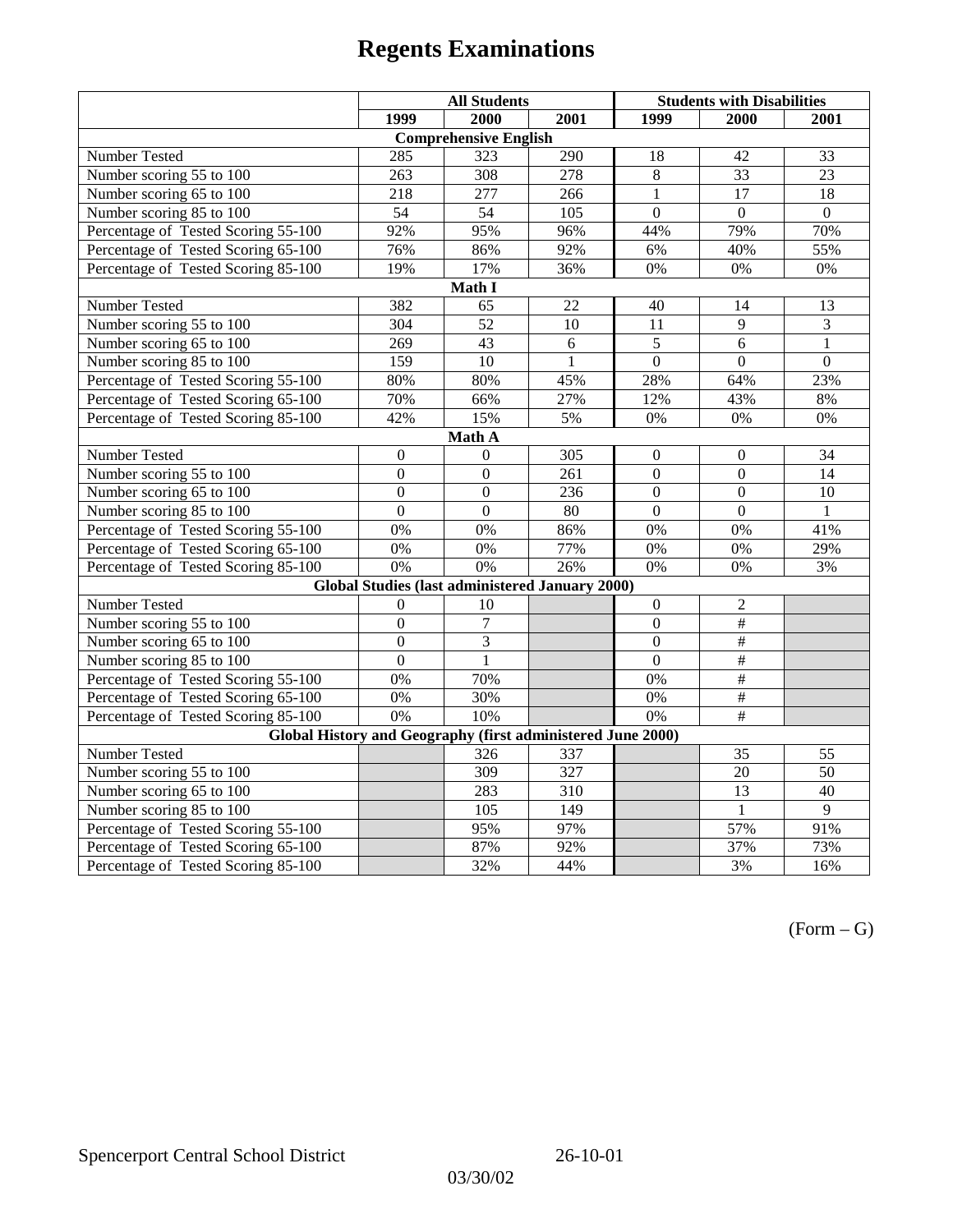|                                                              |      | <b>All Students</b> |                | <b>Students with Disabilities</b> |      |                |  |
|--------------------------------------------------------------|------|---------------------|----------------|-----------------------------------|------|----------------|--|
|                                                              | 1999 | 2000                | 2001           | 1999                              | 2000 | 2001           |  |
| U.S. History and Government (last administered January 2001) |      |                     |                |                                   |      |                |  |
| Number Tested                                                | 281  | 324                 | 11             |                                   | 38   | 3              |  |
| Number scoring 55 to 100                                     | 272  | 289                 | 10             | 7                                 | 16   | #              |  |
| Number scoring 65 to 100                                     | 236  | 262                 | 10             | $\overline{c}$                    | 11   | #              |  |
| Number scoring 85 to 100                                     | 83   | 95                  | $\overline{c}$ | $\Omega$                          |      | #              |  |
| Percentage of Tested Scoring 55-100                          | 97%  | 89%                 | 91%            | 100%                              | 42%  | #              |  |
| Percentage of Tested Scoring 65-100                          | 84%  | 81%                 | 91%            | 29%                               | 29%  | #              |  |
| Percentage of Tested Scoring 85-100                          | 30%  | 29%                 | 18%            | 0%                                | 3%   | #              |  |
| U.S. History and Government (first administered June 2001)   |      |                     |                |                                   |      |                |  |
| Number Tested                                                |      |                     | 315            |                                   |      | 29             |  |
| Number scoring 55 to 100                                     |      |                     | 301            |                                   |      | 20             |  |
| Number scoring 65 to 100                                     |      |                     | 268            |                                   |      | 12             |  |
| Number scoring 85 to 100                                     |      |                     | 115            |                                   |      | $\mathfrak{D}$ |  |
| Percentage of Tested Scoring 55-100                          |      |                     | 96%            |                                   |      | 69%            |  |
| Percentage of Tested Scoring 65-100                          |      |                     | 85%            |                                   |      | 41%            |  |
| Percentage of Tested Scoring 85-100                          |      |                     | 37%            |                                   |      | 7%             |  |

(Form – H)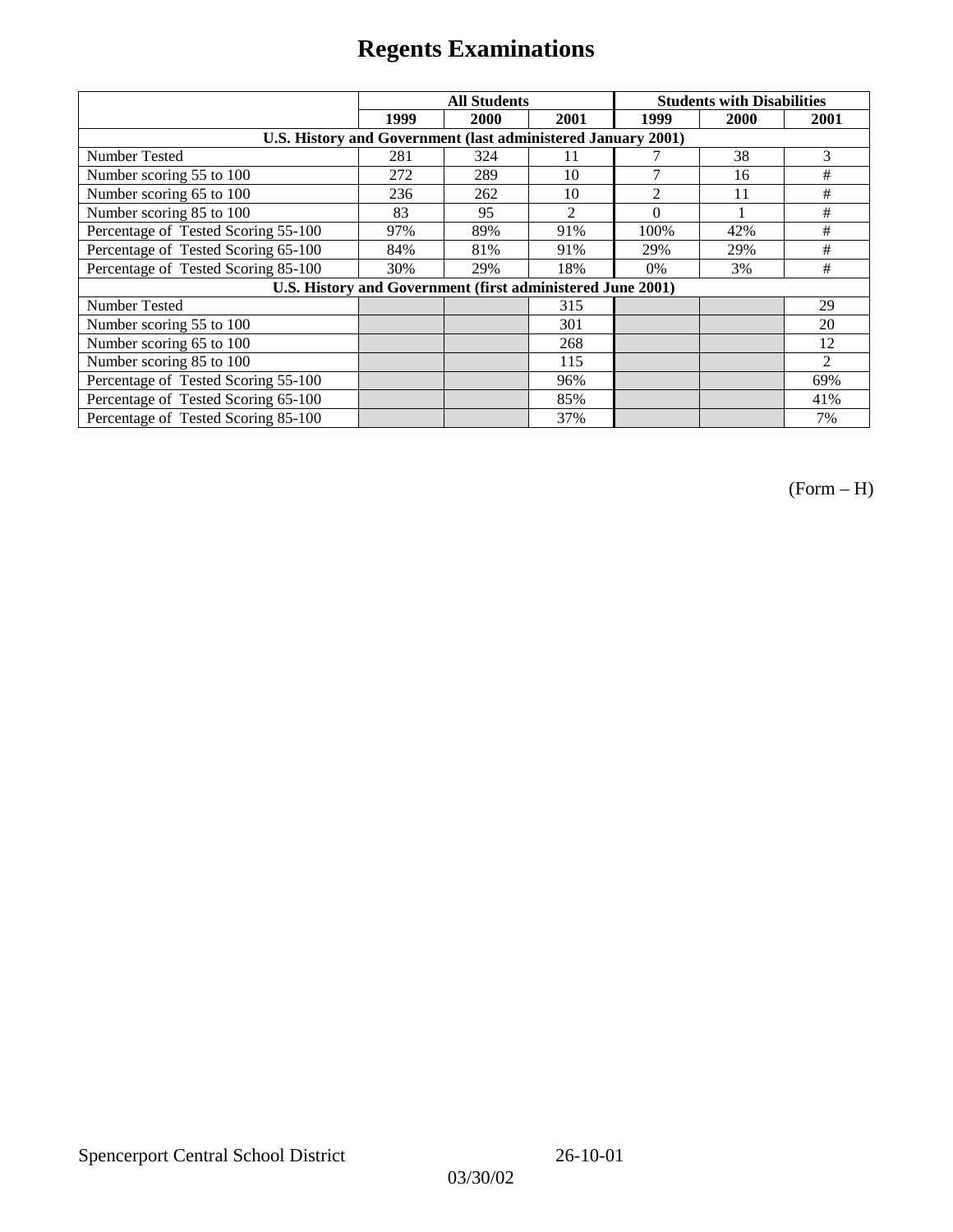# **Average Grade Enrollment**

### **All Students**

| Year | Grade 9<br><b>Enrollment</b><br>(June) | Grade 10<br><b>Enrollment</b><br>(June) | Grade 11<br><b>Enrollment</b><br>(June) | Grade 12<br><b>Enrollment</b><br>(June) | $AGE^*$ |
|------|----------------------------------------|-----------------------------------------|-----------------------------------------|-----------------------------------------|---------|
| 1999 | 375                                    | 351                                     | 292                                     | 297                                     | 329     |
| 2000 | 376                                    | 349                                     | 323                                     | 296                                     | 336     |
| 2001 | 444                                    | 368                                     | 331                                     | 338                                     | 370     |

\* In schools with no grade 9 - 12 enrollment, AGE is the grade 8 enrollment

### **Students with Disabilities**

| Year | Grade 9<br><b>Enrollment</b><br>(June) | Grade 10<br><b>Enrollment</b><br>(June) | Grade 11<br><b>Enrollment</b><br>(June) | Grade 12<br><b>Enrollment</b><br>(June) | $AGE^*$ |
|------|----------------------------------------|-----------------------------------------|-----------------------------------------|-----------------------------------------|---------|
| 1999 | 55                                     | 47                                      | 29                                      | 27                                      | 40      |
| 2000 | 69                                     | 44                                      |                                         | 25                                      | 45      |
| 2001 | 01                                     | 46                                      | 34                                      | 32                                      | 43      |

\* In schools with no grade 9 - 12 enrollment, AGE is the grade 8 enrollment

(Form – I)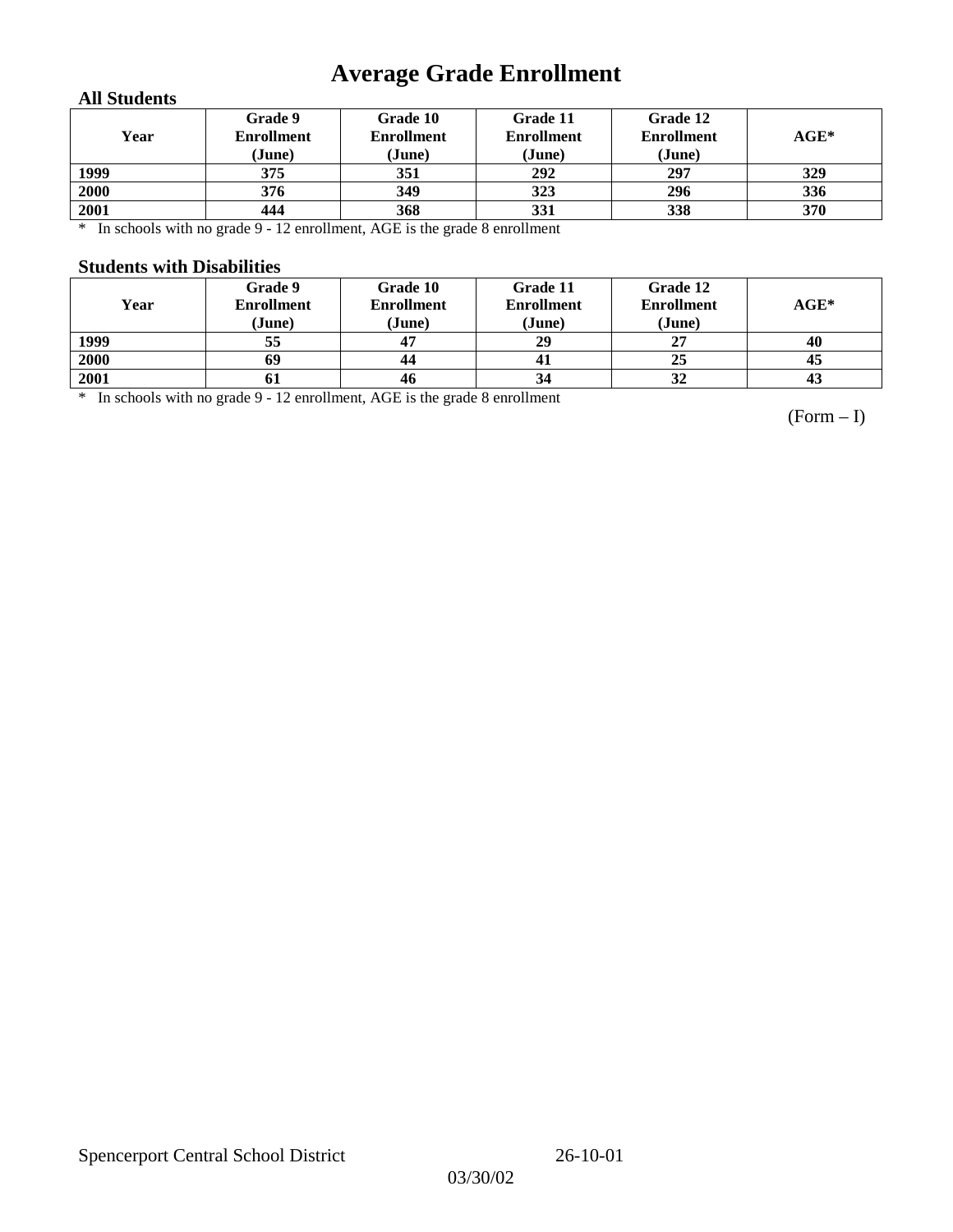|                                       | <b>All Students</b> |                              |                  | <b>Students with Disabilities</b> |                           |                          |
|---------------------------------------|---------------------|------------------------------|------------------|-----------------------------------|---------------------------|--------------------------|
|                                       | 1999                | 2000                         | 2001             | 1999                              | 2000                      | 2001                     |
| <b>Average Grade Enrollment (AGE)</b> | 329                 | 336                          | 370              | 40                                | 45                        | 43                       |
|                                       |                     | <b>Comprehensive French</b>  |                  |                                   |                           |                          |
| <b>Number Tested</b>                  | 69                  | 60                           | 66               | $\mathbf{0}$                      | 2                         | 3                        |
| Number scoring 55 to 100              | 69                  | 58                           | 65               | $\overline{0}$                    | $\overline{\overline{}}$  | $\overline{\overline{}}$ |
| Number scoring 65 to 100              | 67                  | 58                           | 63               | $\overline{0}$                    | $\#$                      | $\#$                     |
| Number scoring 85 to 100              | 40                  | 27                           | $\overline{38}$  | $\mathbf{0}$                      | $\overline{\#}$           | #                        |
| Percentage of AGE Tested              | 21%                 | 18%                          | 18%              | $0\%$                             | #                         | #                        |
| Percentage of AGE Scoring 55-100      | 21%                 | 17%                          | 18%              | 0%                                | $\#$                      | $\#$                     |
| Percentage of AGE Scoring 65-100      | 20%                 | 17%                          | 17%              | 0%                                | $\overline{\overline{t}}$ | $\#$                     |
| Percentage of AGE Scoring 85-100      | 12%                 | 8%                           | 10%              | $0\%$                             | $\overline{\#}$           | $\overline{\#}$          |
| Percentage of Tested Scoring 65-100   | 97%                 | 97%                          | 95%              | 0%                                | #                         | $\overline{\#}$          |
|                                       |                     | <b>Comprehensive Italian</b> |                  |                                   |                           |                          |
| Number Tested                         | $\theta$            | $\boldsymbol{0}$             | $\Omega$         | $\Omega$                          | $\Omega$                  | $\boldsymbol{0}$         |
| Number scoring 55 to 100              | $\boldsymbol{0}$    | $\boldsymbol{0}$             | $\boldsymbol{0}$ | $\overline{0}$                    | $\mathbf{0}$              | $\boldsymbol{0}$         |
| Number scoring 65 to 100              | $\mathbf{0}$        | $\overline{0}$               | $\overline{0}$   | $\overline{0}$                    | $\mathbf{0}$              | $\mathbf{0}$             |
| Number scoring 85 to 100              | $\overline{0}$      | $\overline{0}$               | $\overline{0}$   | $\overline{0}$                    | $\overline{0}$            | $\overline{0}$           |
| Percentage of AGE Tested              | 0%                  | 0%                           | 0%               | 0%                                | 0%                        | 0%                       |
| Percentage of AGE Scoring 55-100      | 0%                  | 0%                           | 0%               | 0%                                | 0%                        | 0%                       |
| Percentage of AGE Scoring 65-100      | 0%                  | 0%                           | 0%               | 0%                                | 0%                        | 0%                       |
| Percentage of AGE Scoring 85-100      | 0%                  | 0%                           | 0%               | 0%                                | 0%                        | 0%                       |
| Percentage of Tested Scoring 65-100   | 0%                  | 0%                           | 0%               | 0%                                | 0%                        | 0%                       |
|                                       |                     | <b>Comprehensive German</b>  |                  |                                   |                           |                          |
| Number Tested                         | $\overline{0}$      | $\mathbf{0}$                 | $\overline{0}$   | $\mathbf{0}$                      | $\mathbf{0}$              | $\boldsymbol{0}$         |
| Number scoring 55 to 100              | $\mathbf{0}$        | $\mathbf{0}$                 | $\overline{0}$   | $\overline{0}$                    | $\theta$                  | $\mathbf{0}$             |
| Number scoring 65 to 100              | $\overline{0}$      | $\overline{0}$               | $\overline{0}$   | $\overline{0}$                    | $\overline{0}$            | $\boldsymbol{0}$         |
| Number scoring 85 to 100              | $\overline{0}$      | $\overline{0}$               | $\overline{0}$   | $\overline{0}$                    | $\overline{0}$            | $\overline{0}$           |
| Percentage of AGE Tested              | 0%                  | 0%                           | 0%               | 0%                                | 0%                        | 0%                       |
| Percentage of AGE Scoring 55-100      | 0%                  | 0%                           | 0%               | 0%                                | 0%                        | 0%                       |
| Percentage of AGE Scoring 65-100      | 0%                  | 0%                           | 0%               | 0%                                | 0%                        | 0%                       |
| Percentage of AGE Scoring 85-100      | 0%                  | 0%                           | 0%               | 0%                                | 0%                        | 0%                       |
| Percentage of Tested Scoring 65-100   | 0%                  | 0%                           | $0\%$            | 0%                                | 0%                        | 0%                       |
|                                       |                     | <b>Comprehensive Hebrew</b>  |                  |                                   |                           |                          |
| Number Tested                         | $\boldsymbol{0}$    | $\boldsymbol{0}$             | $\boldsymbol{0}$ | $\mathbf{0}$                      | $\mathbf{0}$              | $\boldsymbol{0}$         |
| Number scoring 55 to 100              | $\overline{0}$      | $\overline{0}$               | $\overline{0}$   | $\overline{0}$                    | $\overline{0}$            | $\overline{0}$           |
| Number scoring 65 to 100              | $\mathbf{0}$        | $\mathbf{0}$                 | $\Omega$         | $\mathbf{0}$                      | $\boldsymbol{0}$          | $\boldsymbol{0}$         |
| Number scoring 85 to 100              | $\overline{0}$      | $\overline{0}$               | $\overline{0}$   | $\overline{0}$                    | $\overline{0}$            | $\overline{0}$           |
| Percentage of AGE Tested              | $\overline{0\%}$    | 0%                           | 0%               | 0%                                | 0%                        | 0%                       |
| Percentage of AGE Scoring 55-100      | 0%                  | 0%                           | 0%               | 0%                                | 0%                        | 0%                       |
| Percentage of AGE Scoring 65-100      | 0%                  | 0%                           | 0%               | 0%                                | 0%                        | 0%                       |
| Percentage of AGE Scoring 85-100      | 0%                  | 0%                           | 0%               | $0\%$                             | 0%                        | 0%                       |
| Percentage of Tested Scoring 65-100   | 0%                  | 0%                           | 0%               | 0%                                | 0%                        | 0%                       |

(Form –J)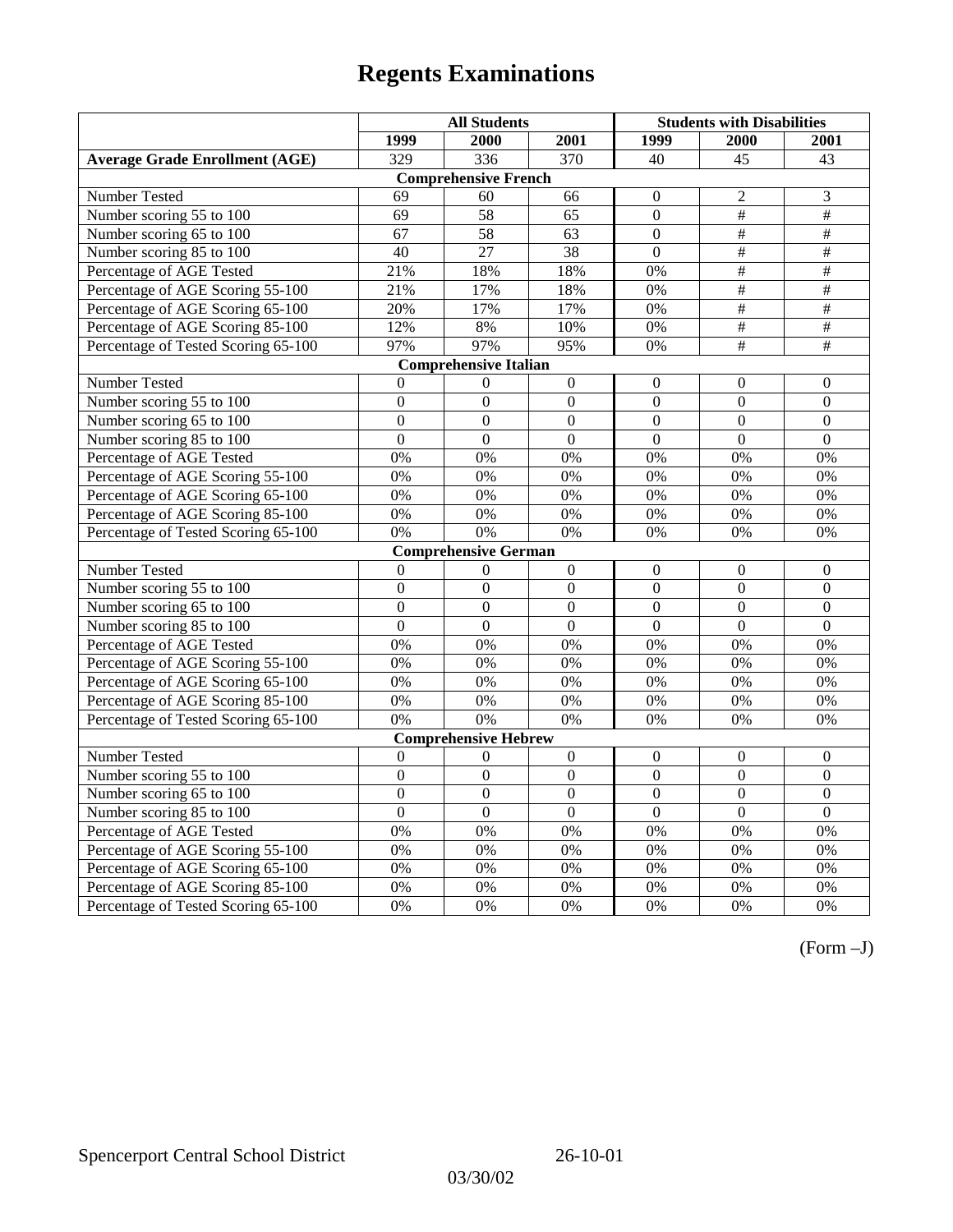|                                       |              | <b>All Students</b>        |          | <b>Students with Disabilities</b> |                |                |  |  |
|---------------------------------------|--------------|----------------------------|----------|-----------------------------------|----------------|----------------|--|--|
|                                       | 1999         | 2000                       | 2001     | 1999                              | 2000           | 2001           |  |  |
| <b>Average Grade Enrollment (AGE)</b> | 329          | 336                        | 370      | 40                                | 45             | 43             |  |  |
| <b>Comprehensive Spanish</b>          |              |                            |          |                                   |                |                |  |  |
| Number Tested                         | 129          | 182                        | 192      | 4                                 | 2              | 9              |  |  |
| Number scoring 55 to 100              | 129          | 178                        | 190      | #                                 | $\#$           | 9              |  |  |
| Number scoring 65 to 100              | 128          | 163                        | 184      | #                                 | #              | 7              |  |  |
| Number scoring 85 to 100              | 72           | 37                         | 113      | #                                 | #              | $\overline{2}$ |  |  |
| Percentage of AGE Tested              | 39%          | 54%                        | 52%      | #                                 | #              | 21%            |  |  |
| Percentage of AGE Scoring 55-100      | 39%          | 53%                        | 51%      | #                                 | #              | 21%            |  |  |
| Percentage of AGE Scoring 65-100      | 39%          | 49%                        | 50%      | #                                 | #              | 16%            |  |  |
| Percentage of AGE Scoring 85-100      | 22%          | 11%                        | 31%      | #                                 | #              | 5%             |  |  |
| Percentage of Tested Scoring 65-100   | 99%          | 90%                        | 96%      | #                                 | #              | 78%            |  |  |
|                                       |              | <b>Comprehensive Latin</b> |          |                                   |                |                |  |  |
| Number Tested                         | 0            | 0                          | $\Omega$ | $\overline{0}$                    | $\overline{0}$ | $\theta$       |  |  |
| Number scoring 55 to 100              | $\mathbf{0}$ | $\mathbf{0}$               | $\theta$ | $\overline{0}$                    | $\overline{0}$ | $\theta$       |  |  |
| Number scoring 65 to 100              | $\mathbf{0}$ | $\boldsymbol{0}$           | $\theta$ | $\Omega$                          | $\theta$       | $\Omega$       |  |  |
| Number scoring 85 to 100              | $\theta$     | $\Omega$                   | $\Omega$ | $\Omega$                          | $\theta$       | $\Omega$       |  |  |
| Percentage of AGE Tested              | 0%           | 0%                         | 0%       | 0%                                | 0%             | 0%             |  |  |
| Percentage of AGE Scoring 55-100      | 0%           | 0%                         | 0%       | 0%                                | 0%             | 0%             |  |  |
| Percentage of AGE Scoring 65-100      | 0%           | $0\%$                      | 0%       | 0%                                | 0%             | 0%             |  |  |
| Percentage of AGE Scoring 85-100      | 0%           | 0%                         | 0%       | 0%                                | 0%             | 0%             |  |  |
| Percentage of Tested Scoring 65-100   | 0%           | 0%                         | 0%       | 0%                                | 0%             | 0%             |  |  |

(Form – K)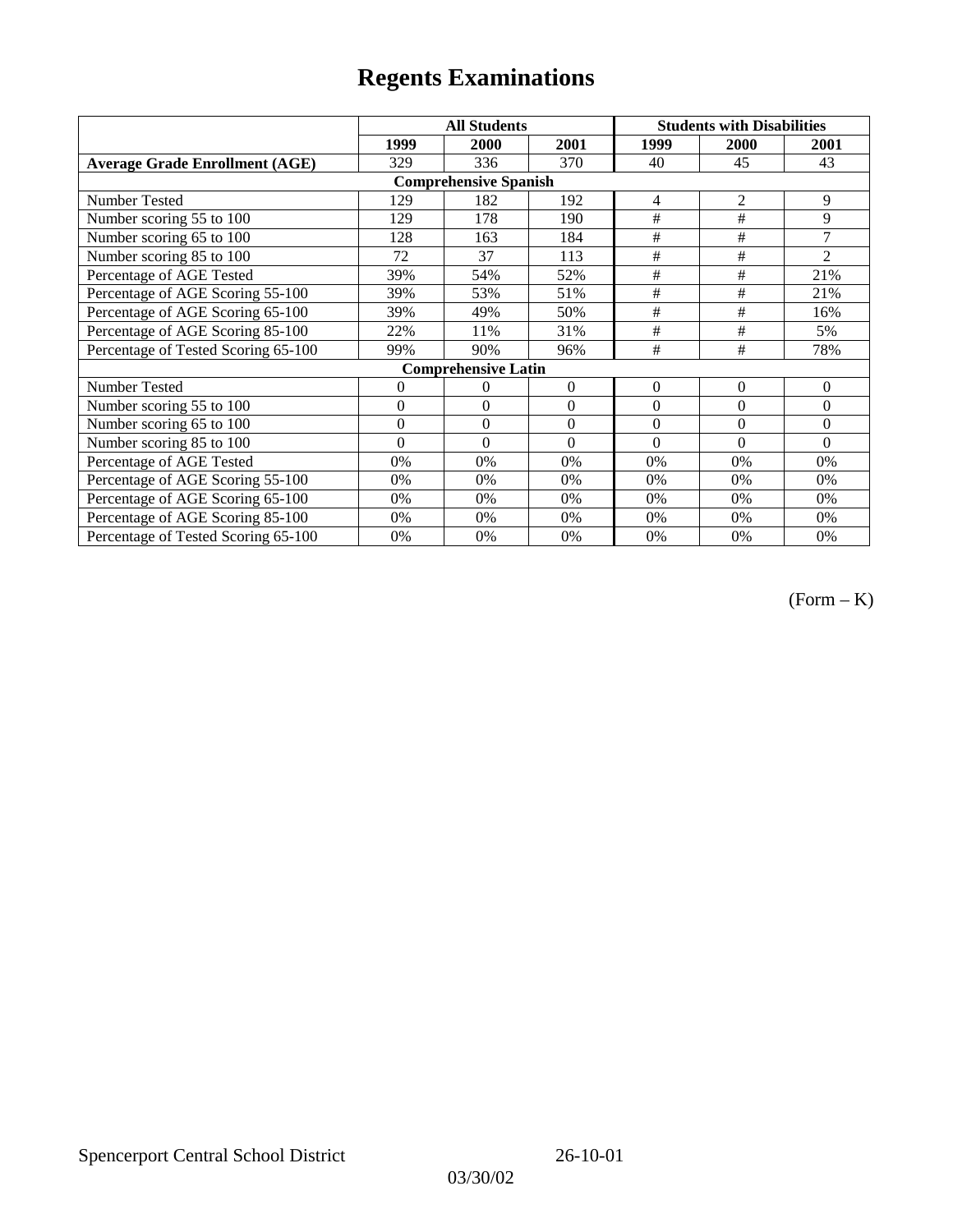|                                       | <b>All Students</b> |                                       |                | <b>Students with Disabilities</b> |                 |                          |  |  |
|---------------------------------------|---------------------|---------------------------------------|----------------|-----------------------------------|-----------------|--------------------------|--|--|
|                                       | 1999                | 2000                                  | 2001           | 1999                              | 2000            | 2001                     |  |  |
| <b>Average Grade Enrollment (AGE)</b> | 329                 | 336                                   | 370            | 40                                | 45              | 43                       |  |  |
|                                       |                     | Math II                               |                |                                   |                 |                          |  |  |
| Number Tested                         | 334                 | 391                                   | 54             | 15                                | 27              | 7                        |  |  |
| Number scoring 55 to 100              | 259                 | 326                                   | 40             | $\overline{7}$                    | $\overline{13}$ | $\overline{5}$           |  |  |
| Number scoring 65 to 100              | 223                 | 289                                   | 29             | $\overline{4}$                    | 10              | $\overline{3}$           |  |  |
| Number scoring 85 to 100              | 91                  | 147                                   | $\overline{3}$ | 1                                 |                 | $\mathbf{1}$             |  |  |
| Percentage of AGE Tested              | 102%                | 116%                                  | 15%            | 38%                               | 60%             | 16%                      |  |  |
| Percentage of AGE Scoring 55-100      | 79%                 | 97%                                   | 11%            | 17%                               | 29%             | 12%                      |  |  |
| Percentage of AGE Scoring 65-100      | 68%                 | 86%                                   | 8%             | 10%                               | 22%             | 7%                       |  |  |
| Percentage of AGE Scoring 85-100      | 28%                 | 44%                                   | 1%             | 3%                                | 2%              | 2%                       |  |  |
| Percentage of Tested Scoring 65-100   | 67%                 | 74%                                   | 54%            | 27%                               | 37%             | 43%                      |  |  |
| <b>Math III</b>                       |                     |                                       |                |                                   |                 |                          |  |  |
| Number Tested                         | 229                 | 255                                   | 249            | 3                                 | 5               | $\overline{4}$           |  |  |
| Number scoring 55 to 100              | 193                 | 229                                   | 213            | #                                 | $\overline{4}$  | $\overline{\#}$          |  |  |
| Number scoring 65 to 100              | 178                 | 204                                   | 188            | $\frac{1}{2}$                     | $\overline{2}$  | $\#$                     |  |  |
| Number scoring 85 to 100              | 70                  | 99                                    | 86             | $\#$                              | $\theta$        | $\overline{\overline{}}$ |  |  |
| Percentage of AGE Tested              | 70%                 | 76%                                   | 67%            | $\frac{1}{2}$                     | 11%             | $\#$                     |  |  |
| Percentage of AGE Scoring 55-100      | 59%                 | 68%                                   | 58%            | $\overline{\#}$                   | 9%              | #                        |  |  |
| Percentage of AGE Scoring 65-100      | 54%                 | 61%                                   | 51%            | $\frac{1}{2}$                     | 4%              | $\overline{\overline{}}$ |  |  |
| Percentage of AGE Scoring 85-100      | 21%                 | 29%                                   | 23%            | $\#$                              | 0%              | $\#$                     |  |  |
| Percentage of Tested Scoring 65-100   | 78%                 | 80%                                   | 76%            | #                                 | 40%             | #                        |  |  |
|                                       |                     | Math B (first administered June 2001) |                |                                   |                 |                          |  |  |
| Number Tested                         |                     |                                       | $\overline{0}$ |                                   |                 | $\theta$                 |  |  |
| Number scoring 55 to 100              |                     |                                       | $\overline{0}$ |                                   |                 | $\Omega$                 |  |  |
| Number scoring 65 to 100              |                     |                                       | $\overline{0}$ |                                   |                 | $\mathbf{0}$             |  |  |
| Number scoring 85 to 100              |                     |                                       | $\theta$       |                                   |                 | $\mathbf{0}$             |  |  |
| Percentage of AGE Tested              |                     |                                       | 0%             |                                   |                 | 0%                       |  |  |
| Percentage of AGE Scoring 55-100      |                     |                                       | 0%             |                                   |                 | 0%                       |  |  |
| Percentage of AGE Scoring 65-100      |                     |                                       | 0%             |                                   |                 | 0%                       |  |  |
| Percentage of AGE Scoring 85-100      |                     |                                       | 0%             |                                   |                 | 0%                       |  |  |
| Percentage of Tested Scoring 65-100   |                     |                                       | 0%             |                                   |                 | 0%                       |  |  |

 $(Form - L)$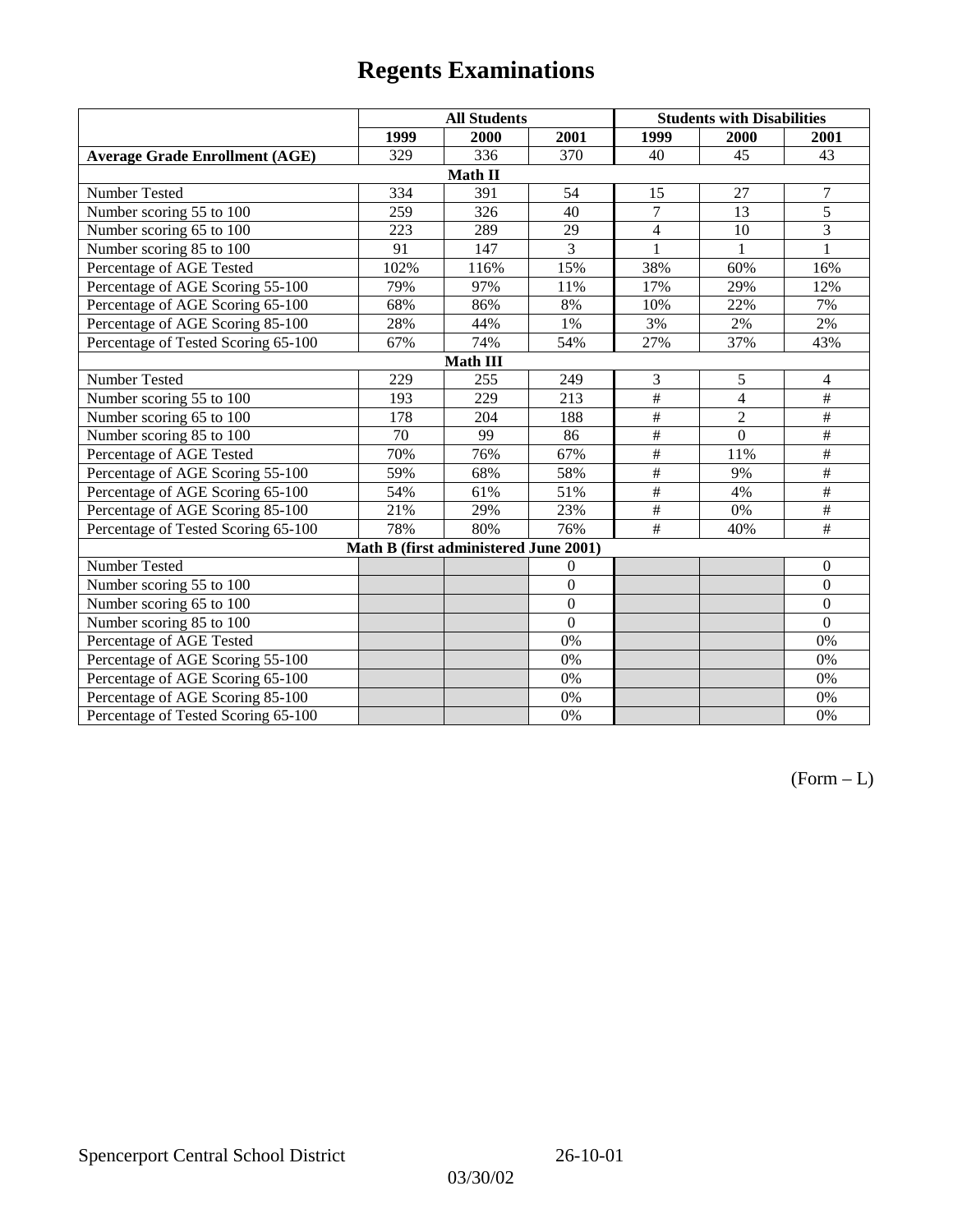|                                                                | <b>All Students</b> |                                                 |                  | <b>Students with Disabilities</b> |                          |                                                 |  |  |
|----------------------------------------------------------------|---------------------|-------------------------------------------------|------------------|-----------------------------------|--------------------------|-------------------------------------------------|--|--|
|                                                                | 1999                | 2000                                            | 2001             | 1999                              | 2000                     | 2001                                            |  |  |
| <b>Average Grade Enrollment (AGE)</b>                          | 329                 | 336                                             | 370              | 40                                | 45                       | 43                                              |  |  |
| Earth Science (last administered January 2001)                 |                     |                                                 |                  |                                   |                          |                                                 |  |  |
| Number Tested                                                  | 284                 | 11                                              | 12               | 12                                | 1                        | 5                                               |  |  |
| Number scoring 55 to 100                                       | 260                 | 6                                               | $\overline{7}$   | 10                                | #                        | $\overline{c}$                                  |  |  |
| Number scoring 65 to 100                                       | 232                 | 5                                               | $\overline{2}$   | 9                                 | $\overline{\#}$          | 1                                               |  |  |
| Number scoring 85 to 100                                       | 68                  | $\boldsymbol{0}$                                | $\mathbf{0}$     | $\mathbf{1}$                      | $\#$                     | $\mathbf{0}$                                    |  |  |
| Percentage of AGE Tested                                       | 86%                 | 3%                                              | 3%               | 30%                               | $\#$                     | 12%                                             |  |  |
| Percentage of AGE Scoring 55-100                               | 79%                 | 2%                                              | 2%               | 25%                               | $\overline{\overline{}}$ | 5%                                              |  |  |
| Percentage of AGE Scoring 65-100                               | 71%                 | 1%                                              | 1%               | 23%                               | $\overline{\overline{}}$ | 2%                                              |  |  |
| Percentage of AGE Scoring 85-100                               | 21%                 | 0%                                              | $0\%$            | 3%                                | #                        | 0%                                              |  |  |
| Percentage of Tested Scoring 65-100                            | 82%                 | 45%                                             | 17%              | 75%                               | #                        | 20%                                             |  |  |
| Physical Setting: Earth Science (first administered June 2001) |                     |                                                 |                  |                                   |                          |                                                 |  |  |
| Number Tested                                                  |                     |                                                 | 385              |                                   |                          | 56                                              |  |  |
| Number scoring 55 to 100                                       |                     |                                                 | 347              |                                   |                          | 35                                              |  |  |
| Number scoring 65 to 100                                       |                     |                                                 | $\overline{303}$ |                                   |                          | 21                                              |  |  |
| Number scoring 85 to 100                                       |                     |                                                 | 122              |                                   |                          | 1                                               |  |  |
| Percentage of AGE Tested                                       |                     |                                                 | 104%             |                                   |                          | 130%                                            |  |  |
| Percentage of AGE Scoring 55-100                               |                     |                                                 | 94%              |                                   |                          | 81%                                             |  |  |
| Percentage of AGE Scoring 65-100                               |                     |                                                 | 82%              |                                   |                          | 49%                                             |  |  |
| Percentage of AGE Scoring 85-100                               |                     |                                                 | 33%              |                                   |                          | $2\%$                                           |  |  |
| Percentage of Tested Scoring 65-100                            |                     |                                                 | 79%              |                                   |                          | 38%                                             |  |  |
|                                                                |                     | <b>Biology (last administered January 2001)</b> |                  |                                   |                          |                                                 |  |  |
| Number Tested                                                  | 262                 | 329                                             | 13               | 11                                | 20                       | $\mathbf{1}$                                    |  |  |
| Number scoring 55 to 100                                       | 250                 | 313                                             | 8                | 10                                | 13                       | #                                               |  |  |
| Number scoring 65 to 100                                       | $\overline{204}$    | 265                                             | $\mathbf{1}$     | 3                                 | 6                        | $\#$                                            |  |  |
| Number scoring 85 to 100                                       | 28                  | 59                                              | $\Omega$         | $\theta$                          | 1                        | $\#$                                            |  |  |
| Percentage of AGE Tested                                       | 80%                 | 98%                                             | 4%               | 28%                               | 44%                      | $\#$                                            |  |  |
| Percentage of AGE Scoring 55-100                               | 76%                 | 93%                                             | 2%               | 25%                               | 29%                      | $\overline{\#}$                                 |  |  |
| Percentage of AGE Scoring 65-100                               | 62%                 | 79%                                             | 0%               | 7%                                | 13%                      | $\#$                                            |  |  |
| Percentage of AGE Scoring 85-100                               | 9%                  | 18%                                             | 0%               | 0%                                | 2%                       | $\overline{\#}$                                 |  |  |
| Percentage of Tested Scoring 65-100                            | 78%                 | 81%                                             | 8%               | 27%                               | 30%                      | $\overline{\#}$                                 |  |  |
| Chemistry                                                      |                     |                                                 |                  |                                   |                          |                                                 |  |  |
| Number Tested                                                  | 143                 | 123                                             | 234              | $\boldsymbol{0}$                  | $\boldsymbol{0}$         | 6                                               |  |  |
| Number scoring 55 to 100                                       | 138                 | 122                                             | 213              | $\mathbf{0}$                      | $\mathbf{0}$             | $\overline{4}$                                  |  |  |
| Number scoring 65 to 100                                       | 126                 | 109                                             | 163              | $\overline{0}$                    | $\overline{0}$           | $\overline{c}$                                  |  |  |
| Number scoring 85 to 100                                       | 42                  | 47                                              | 53               | $\overline{0}$                    | $\mathbf{0}$             | $\mathbf{1}$                                    |  |  |
| Percentage of AGE Tested                                       | 43%                 | 37%                                             | 63%              | 0%                                | 0%                       | 14%                                             |  |  |
| Percentage of AGE Scoring 55-100                               | 42%                 | 36%                                             | 58%              | 0%                                | 0%                       | 9%                                              |  |  |
| Percentage of AGE Scoring 65-100                               | 38%                 | 32%                                             | 44%              | 0%                                | 0%                       | 5%                                              |  |  |
| Percentage of AGE Scoring 85-100                               | 13%                 | 14%                                             | 14%              | 0%                                | 0%                       | $2\%$                                           |  |  |
| Percentage of Tested Scoring 65-100                            | 88%                 | 89%                                             | 70%              | 0%                                | 0%                       | 33%<br>$\sqrt{\Gamma_{\alpha}}$<br>$\mathbf{M}$ |  |  |

(Form – M)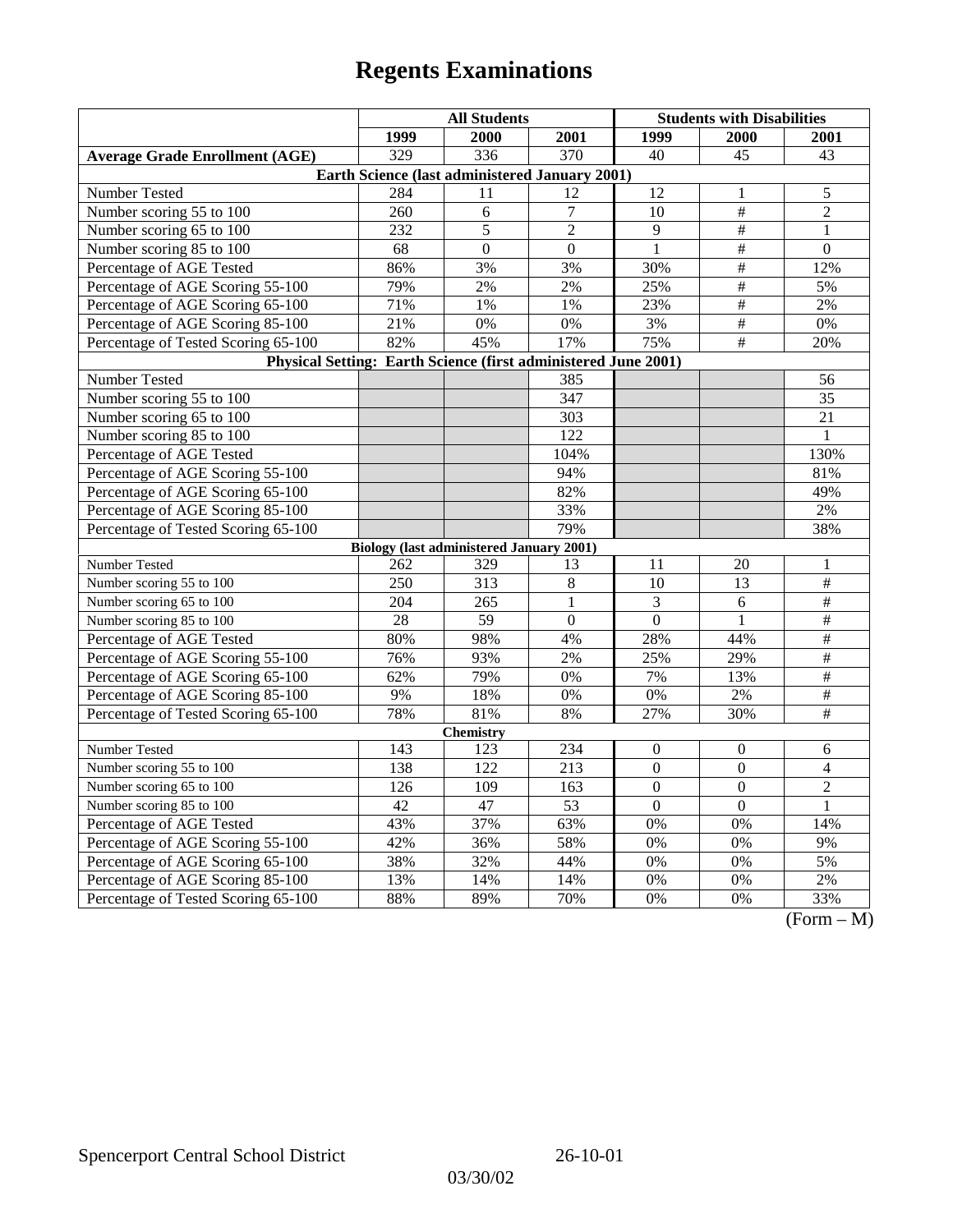|                                                   | <b>All Students</b> |      |      | <b>Students with Disabilities</b> |      |          |  |  |
|---------------------------------------------------|---------------------|------|------|-----------------------------------|------|----------|--|--|
|                                                   | 1999                | 2000 | 2001 | 1999                              | 2000 | 2001     |  |  |
| <b>Average Grade Enrollment (AGE)</b>             | 329                 | 336  | 370  | 40                                | 45   | 43       |  |  |
| Living Environment (first administered June 2001) |                     |      |      |                                   |      |          |  |  |
| Number Tested                                     |                     |      | 356  |                                   |      | 49       |  |  |
| Number scoring 55 to 100                          |                     |      | 347  |                                   |      | 45       |  |  |
| Number scoring 65 to 100                          |                     |      | 329  |                                   |      | 35       |  |  |
| Number scoring 85 to 100                          |                     |      | 68   |                                   |      | $\theta$ |  |  |
| Percentage of AGE Tested                          |                     |      | 96%  |                                   |      | 114%     |  |  |
| Percentage of AGE Scoring 55-100                  |                     |      | 94%  |                                   |      | 105%     |  |  |
| Percentage of AGE Scoring 65-100                  |                     |      | 89%  |                                   |      | 81%      |  |  |
| Percentage of AGE Scoring 85-100                  |                     |      | 18%  |                                   |      | 0%       |  |  |
| Percentage of Tested Scoring 65-100               |                     |      | 92%  |                                   |      | 71%      |  |  |
| <b>Physics</b>                                    |                     |      |      |                                   |      |          |  |  |
| Number Tested                                     | 116                 | 120  | 81   |                                   | 1    | $\theta$ |  |  |
| Number scoring 55 to 100                          | 109                 | 119  | 81   | #                                 | #    | $\theta$ |  |  |
| Number scoring 65 to 100                          | 99                  | 110  | 76   | #                                 | #    | $\theta$ |  |  |
| Number scoring 85 to 100                          | 26                  | 38   | 26   | #                                 | #    | $\Omega$ |  |  |
| Percentage of AGE Tested                          | 35%                 | 36%  | 22%  | #                                 | #    | 0%       |  |  |
| Percentage of AGE Scoring 55-100                  | 33%                 | 35%  | 22%  | $\#$                              | $\#$ | 0%       |  |  |
| Percentage of AGE Scoring 65-100                  | 30%                 | 33%  | 21%  | #                                 | #    | 0%       |  |  |
| Percentage of AGE Scoring 85-100                  | 8%                  | 11%  | 7%   | #                                 | #    | 0%       |  |  |
| Percentage of Tested Scoring 65-100               | 85%                 | 92%  | 94%  | #                                 | #    | 0%       |  |  |

(Form – N)